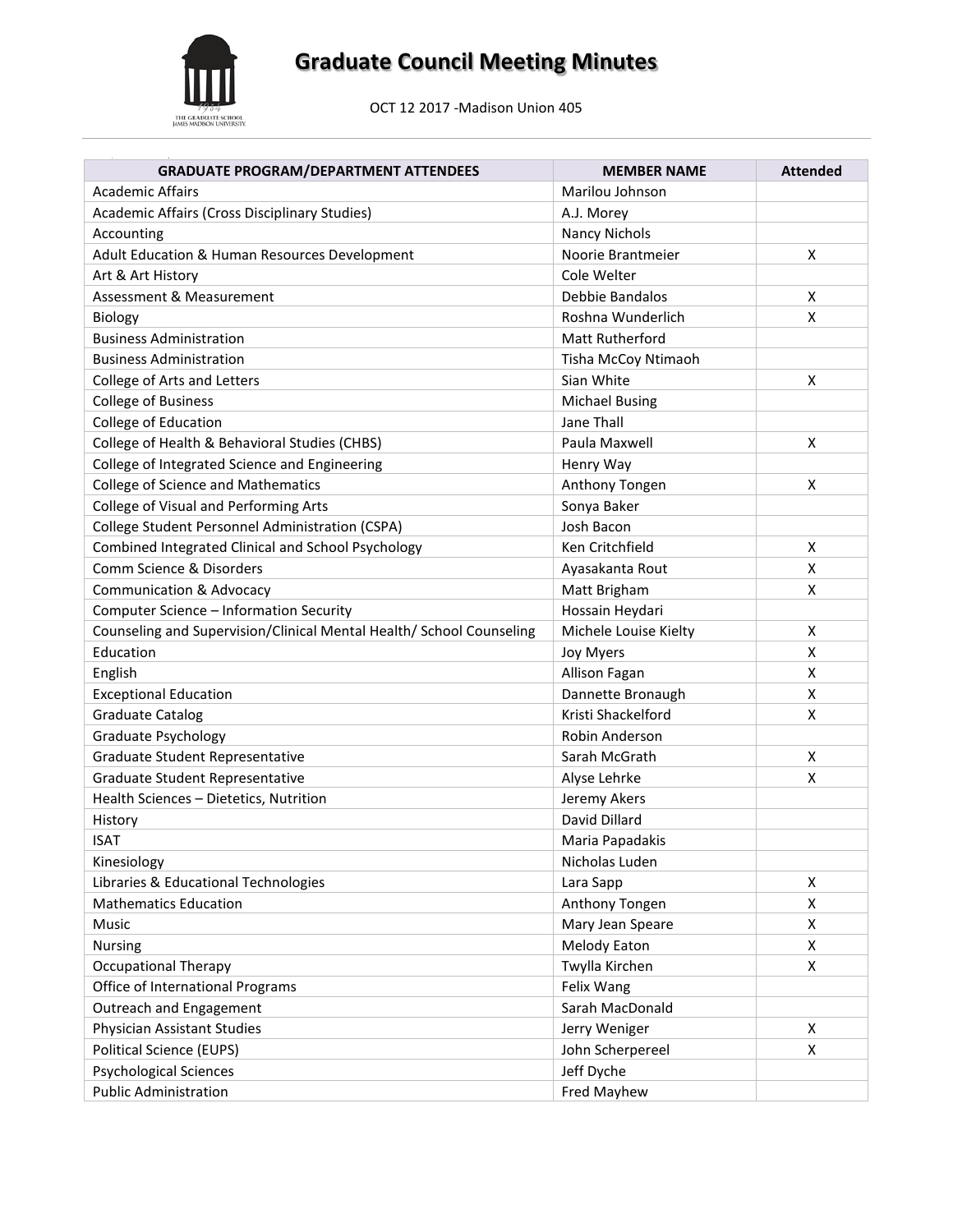## **Graduate Council Meeting Minutes**

OCT 12 2017 -Madison Union 405

| <b>GRADUATE PROGRAM/DEPARTMENT ATTENDEES</b> | <b>MEMBER NAME</b>     | <b>Attended</b> |
|----------------------------------------------|------------------------|-----------------|
| Research & Scholarship                       | Mary Lou Bourne        | х               |
| School Psychology                            | Tammy Gilligan         | x               |
| Sports and Recreation Leadership             | Julie Wallace Carr     | х               |
| Strategic Leadership                         | Karen Ford             | х               |
| The Graduate School                          | Laura Ryman            | x               |
| The Graduate School                          | Lynette Michael        | x               |
| The Graduate School Associate Dean           | Terry Dean             | х               |
| The Graduate School Associate Dean           | <b>Michael Stoloff</b> | x               |
| The Graduate School Dean (Chair)             | Jie Chen               | x               |
| <b>WRTC</b>                                  | Michael Klein          | Χ               |

### **1. Approval of the Graduate Council Meeting Minutes 10/12/2017**

Suggestions on grammar changes will be emailed to Cristy by Michael Klein. Dannette Bronaugh motions to approve and Deborah Bandalos seconds the motion to approve the minutes.

#### **2. Announcements, Reports, and Updates:**

- Update on Graduate Enrollment
	- o A total of 1,861 graduate students are enrolled this fall which is a record high number. This is 140 more students than last year.
	- o Everyone's efforts towards increasing graduate enrollment are appreciated. We appreciate not only recruitment efforts but also our collective work that helps to retain existing students.
	- o This year we have added an automated e-mail approach to our recruitment marketing efforts. So far, 19 program directors have sent TGS e-mails that we will send letters to people who want information regarding our programs. All Program Directors are invited to participate in this effort by sending us program-specific e-mails that will be forwarded to prospective students who request information about their program.
- TGS Response to the APR External Report
	- o The report has been reviewed and approved by the Provost. If there are further questions or comments, Graduate Council members are encouraged to send them via email or discuss them with the Graduate Dean or Associate Dean in person.
- Update on the Executive Committee
	- o The External Response Team proposed the idea of reconvening the Graduate Council Executive Committee.
	- o We have received nominations for all Executive Committee members from each of the College Deans.
	- o We anticipate that the first meeting will be in October or November.
	- o The first charge of the Executive Committee will be to review and revise the current Graduate Council Bylaws (last revised 2011).
	- o All proposed revisions will be sent to the Graduate Council for review, discussion and approval.
	- o Jie encouraged Graduate Council to discuss any questions or concerns with him by e-mail or in person.
- [Kosovo Scholarship Program](http://www.jmu.edu/grad/kosovo/) (Michael)
	- o This scholarship program provides financial support to citizens of Kosovo to pursue masters and doctoral degrees at JMU. Students may pursue any area of study offered at JMU. Students receiving this assistantship must plan to return to Kosovo after completing the graduate program to use his or her new knowledge and skills to benefit Kosovo.
- Student Services Announcements: Scholarships and others (Terry)
	- o See the Graduate Council Announcements attachment for details.
		- **Travel Grants-Over \$8000 in grants were awarded in September.**
		- Conference of Southern Graduate Schools Awards Nominations due October 15th.
		- This is an opportunity to increase JMU visibility.